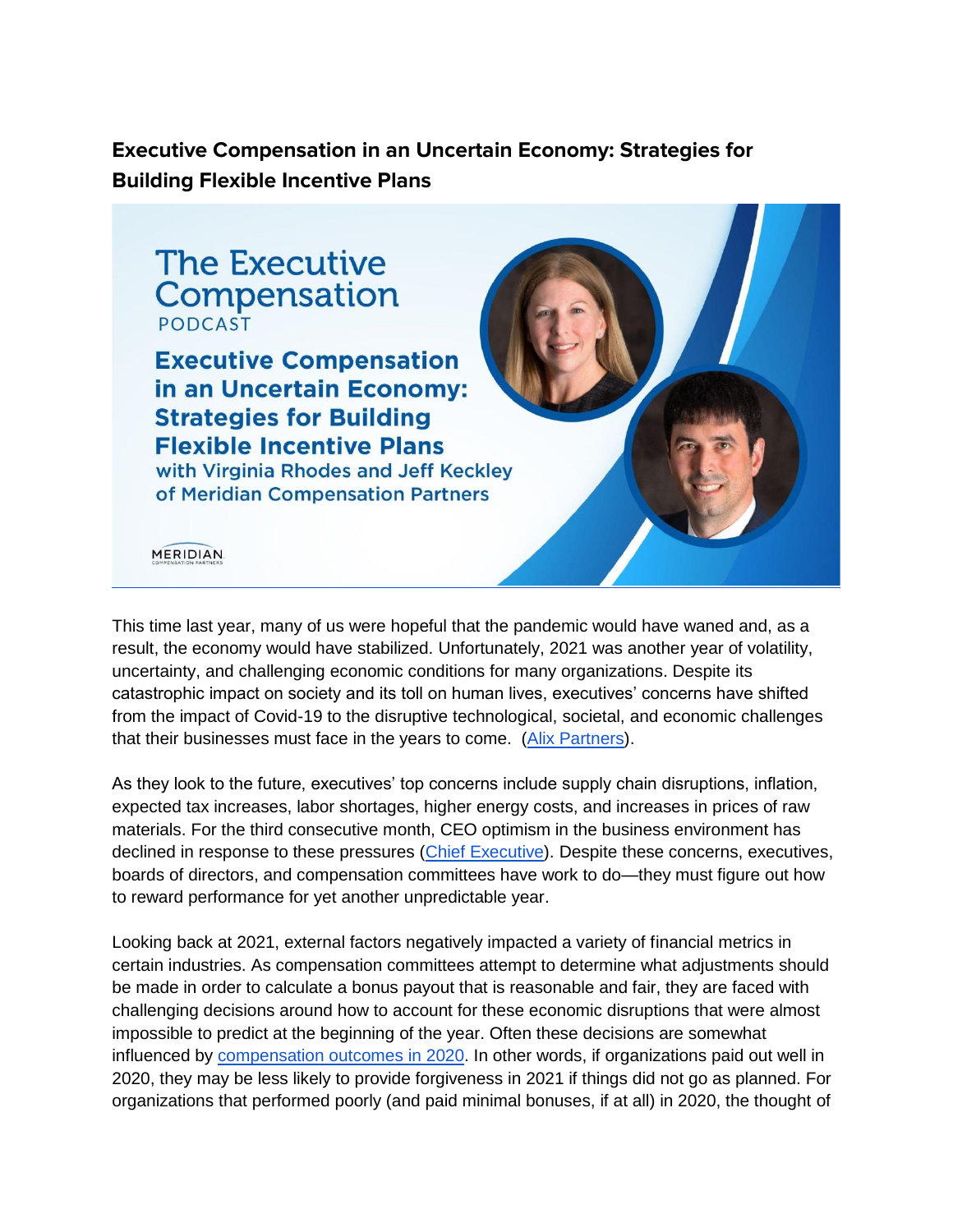not paying well again in 2021 becomes concerning. [Retention](https://www.meridiancp.com/insights/what-are-compensation-committees-discussing-in-2021/) becomes a significant risk, as the challenges faced are not consistent across companies. In addition, leadership teams are still working harder than ever to overcome business challenges.

For long-term incentives, most organizations are still holding course and paying according to plan, even though challenges continue to impact performance for outstanding cycles. In situations where payouts have been impacted, most organizations are looking ahead to future awards to potentially compensate for softer payouts in prior cycles. In fact, it is rare for companies to make changes to awards currently in process. On top of accounting implications, investors view these actions negatively. In its latest annual policy survey, ISS asked asset managers and large institutional investors about their views on making changes to performance awards mid-cycle. More than half of respondents continue to view these adjustments as problematic, even in challenging economic circumstances. Companies that do make changes to plans mid-cycle will invite extra scrutiny from investors and proxy advisors.

As companies prepare for 2022, they must evaluate how they will approach annual plans, longterm plans, and how discretion should be leveraged in each.

## **Incentive Design Considerations for 2022: Annual Incentive Plans**

There are a few different ways companies are changing annual incentive plan design, given the continued uncertainty that exists in the market. Unlike long-term incentive programs, which tend to be more rigid due to accounting and disclosure concerns, annual incentive plans allow for much more flexibility. While numerous levers can be pulled, three of the more common approaches companies are considering when struggling with uncertainty are:

- 1. *Widen pay and performance goal ranges*. Whereas ranges of 90%–110% or 85%–115% of target for achieving performance at threshold or maximum are fairly standard, compensation committees are considering further widening those ranges for future years. This additional buffer zone allows companies to set reasonable targets, remain nimble enough to align performance rewards with strategic goals, and still be realistic about the current environment and how unpredictable it remains.
- 2. *Shortening the goal-setting cycle.* Rather than establishing 12-month targets, some companies (e.g., retail industry) are setting goals for the first half of the year and then a new goal for the second half. Shorter goal cycles provide companies greater visibility and allow for adjustments mid-year based on changing circumstances that may have been unpredictable at the beginning of the year.
- 3. *Setting "target" as a range (rather than a single point).* Most annual incentive plans have a target goal, for example, \$100M in EBITDA, and then a threshold and maximum goal for under or overperformance (with an associated range of payouts). Some companies are now setting a tight range around the target for which 100% of bonus is paid—and increasing or decreasing from there for threshold and maximum. For example, instead of target performance being set at \$100M in EBITDA, the target range may be \$97M–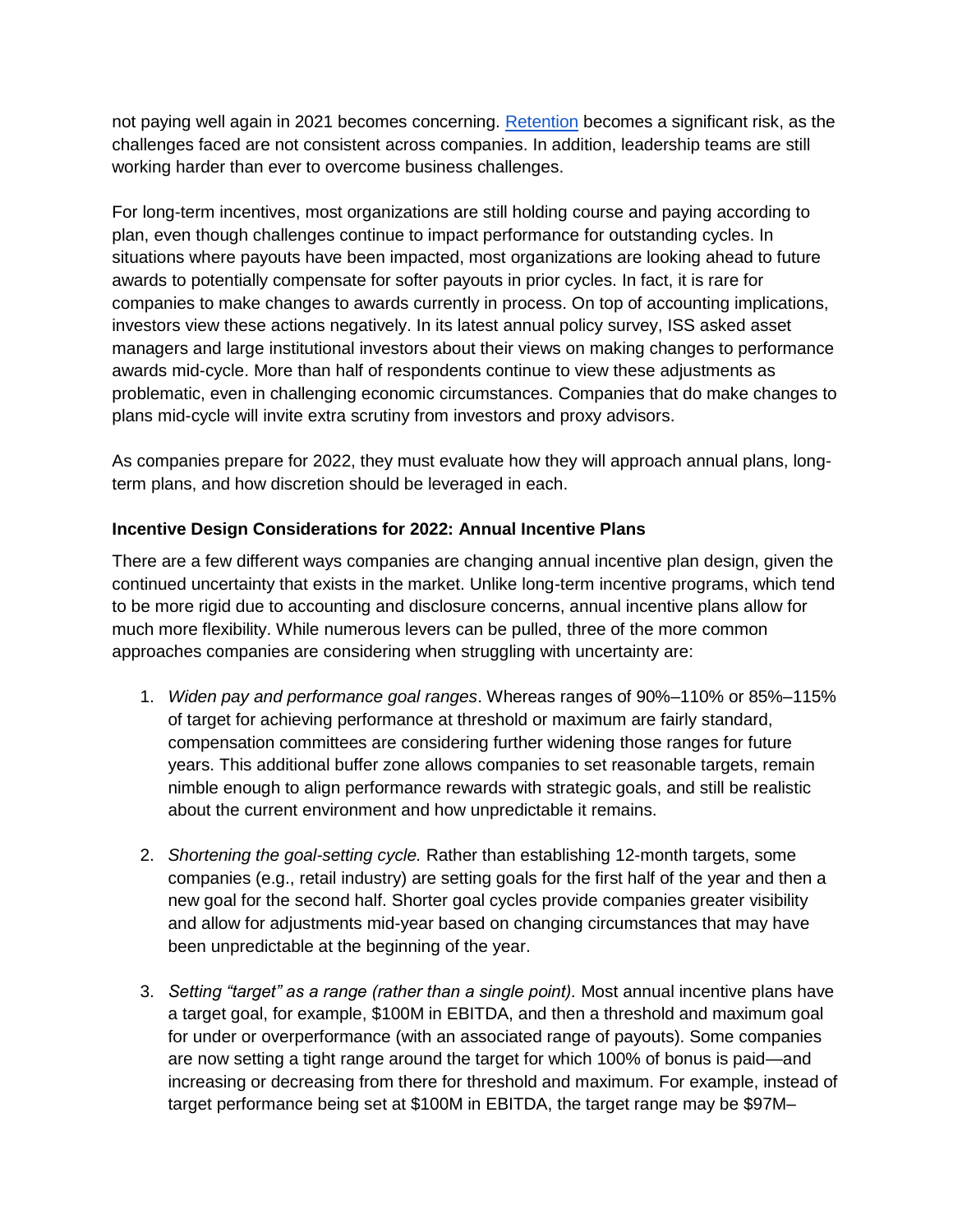\$103M in EBITDA, so that any result within this performance range earns a target payout. Setting a range for target performance rather than an absolute value allows for some movement in assumptions and some level of unpredictability to occur—without penalizing management. This is similar to how companies typically provide a range of earnings that is acceptable when guidance is provided externally.

## **Incentive Design Considerations for 2022: Long-Term Incentive Plans**

Companies have more complicated decisions to make with the in-cycle (unvested) long-term performance awards. For most companies, performance-based awards comprise 50%–60% or more of the total LTI value. In 2020, performance award payouts were lower than expected for many companies due to the impact of Covid-19. While some companies have rebounded—with stock prices recovering and projected payouts closer to what was anticipated pre-Covid—other companies continue to face poor performance outcomes and lower-than-expected payouts. For these organizations, concern over lack of retention hooks is creating a need for ensuring that 2022 performance cycles are set in a challenging but realistic manner, particularly where continued uncertainty exists.

Several strategies have been implemented by compensation committees to address this continued uncertainty within long-term incentive programs, including:

- 1. *Use of relative metrics.* Companies that use relative measures in their long-term incentive plans, such as total shareholder return, may find that these programs are built to stand the test of time (and withstand market disruptions). As long as a company has an appropriately structured peer group (i.e., one where all companies are similarly impacted by macro-economic influences), market fluctuations or disruptions should impact all companies in that group similarly.
- 2. *Shorter performance measurement periods.* For some companies, using a one-year or a two-year performance period (with additional vesting requirements post earning) may provide a temporary solution for weathering a potentially volatile future environment.
- 3. *Year-over-year growth based on prior year actuals.* The annual growth goals are determined at the beginning of the cycle but applied to each year's prior actual performance, with achievement locked in each year and paid at the end of the full cycle. This approach allows for volatility in financial performance without zeroing out the full three-year award. For example, performance goals would be set at the beginning of the three-year cycle, with year one based on an absolute target value. Performance goals for years two and three would be based on a growth percentage of the prior year actual results. If year one results are below budget, the target for year two would be lower than initially projected; whereas strong performance in year one would require additional growth to achieve target performance in year two. This method tends to result in a tighter payout band around target than a more traditional design, lessening the potential for payouts at the extremes (i.e., no payout or maximum payout).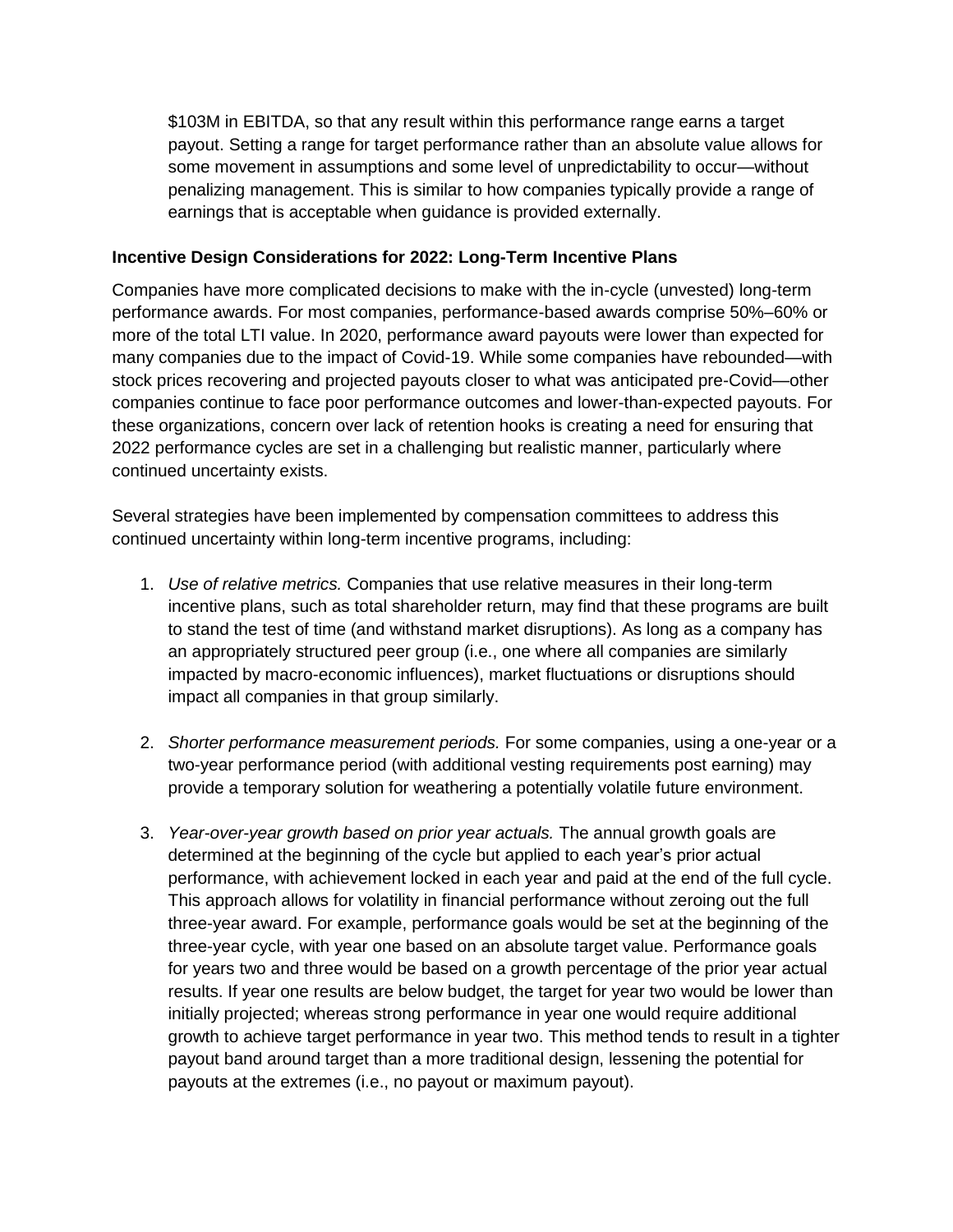4. *Increase weight on time-based restricted stock units (RSUs), primarily to increase the retentive aspect of the LTI awards.* As compensation committees plan for 2022, this trend will likely continue—companies that increased the weighting on time-based RSUs in 2021 are likely to maintain the same weighting, while others may implement this strategy for the first time. Proxy advisors are critical of companies that grant less than one-half of the long-term incentive value in performance awards and, therefore, most companies will consider 50% weighting the low end for performance awards in the pay mix discussion.

If executive retention is a critical risk, some companies may provide a one-time increase in value (e.g., 1.25x or 1.3x regular grant) of the annual long-term incentive grant compared to what would have been granted in a "normal" year. Special off-cycle retention grants may also come into play, with some performance contingency built into the award structure. However, these types of special grants should be awarded with caution, given the negative scrutiny that may be received from investors and proxy advisors (depending on design and quantum).

## **Using Discretion in Annual and Long-Term Plans**

One of the biggest trends we have seen over the past two years is the increased use of discretion, particularly with respect to short-term incentive plan payouts. The use of discretion (particularly positive discretion), used to be somewhat frowned upon, but today's economic climate is changing opinions. Large institutional investors are starting to expect committees to exercise discretion in certain circumstances—after all, committees exist to make difficult decisions and think innovatively when pre-determined formulas do not produce reasonable outcomes that are aligned with shareholder experiences.

It is much easier for companies to use both positive and negative discretion in short-term plans. The use of discretion is rare in long-term performance plans. In previous years, Internal Revenue Code Section 162(m) regulations limited the extent to which companies could utilize positive discretion. The Tax Cuts and Jobs Act, signed into law in December 2017, included significant changes to Section 162(m) rules and eliminated the regulatory hurdles around the use of positive discretion. Without those barriers, companies are more confident in recommending the use of discretion, especially during times of uncertainty and volatility.

With that said, discretion cannot be entirely subjective. There needs to be a framework with established use cases and expected outcomes. We already know that companies must provide reasonable and thorough justifications for the use of discretion, a task that becomes exponentially more difficult if it is not part of the company's plan at the beginning—for example, within individual performance goals or operational scorecards. There are many questions to consider. Where might the financials have ended up without negative external impacts? What do payouts look like using the formulaic approach? What adjustments can be made that are appropriate and realistic? In addition, most companies that have used positive discretion to increase payouts are doing so in moderation, and generally not increasing payouts above target when the formulaic calculation resulted in a below target payout.